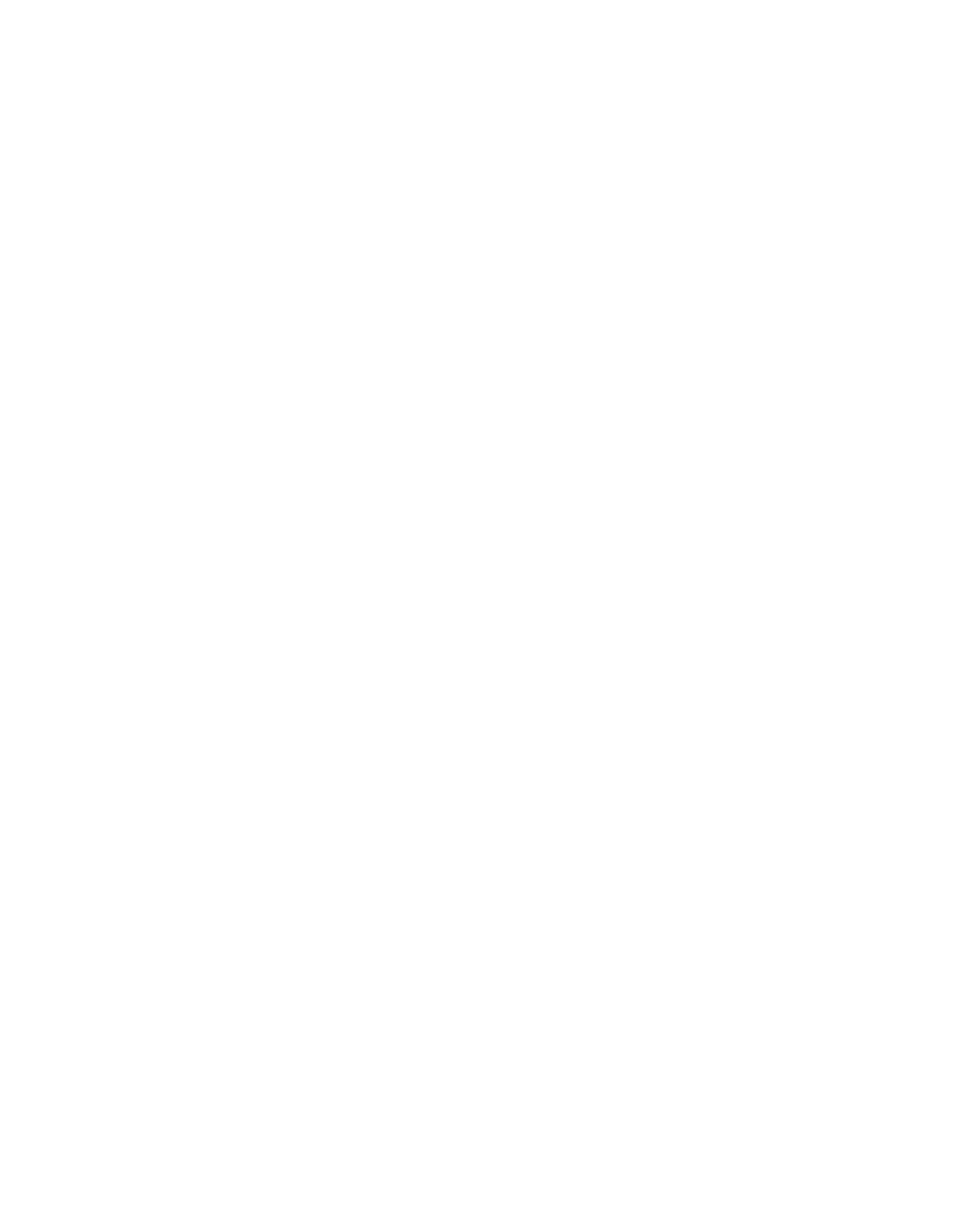# **The Nebraska Lobby Bounces Back Setting a New Record:**

**\$20,789,181**

In their recently submitted annual filings, lobbyists reported record compensation in 2021 for their labors to influence Nebraska's state government. Despite a lingering pandemic, last year's total of *\$20,789,181* was some \$2,000,000 more than that of 2020.

It is not idle chatter when someone says: "if you want to get something done at the capitol, hire a lobbyist." What they are actually saying is it will take money to get something done by state government.

In the report that follows, we'll break down the numbers to show how much money it takes and who provides it. Several things to keep in mind as you read the report:

- *Lobbyists* are the people and firms that attempt to influence the legislature on a day-to-day basis. Daily access, sweetened by campaign contributions, gifts, entertainment and meals, produces influence.
- *Principals* are the companies, organizations and individuals who hire the lobbyists to represent and advocate for their interests.
- Nebraska has no limits on lobbyists making campaign contributions. Many thousands of dollars flow from lobbyists to political campaigns. This is also true of principals, who can contribute far more.
- Note that *ordinary citizens* rarely give gifts, provide meals or entertainment to their senators. The only money they are likely to send a senator is a campaign donation of, in the majority of cases, \$20 to \$100. While they can ask a senator for a personal meeting, the only time most citizens meet their senator is at campaign events.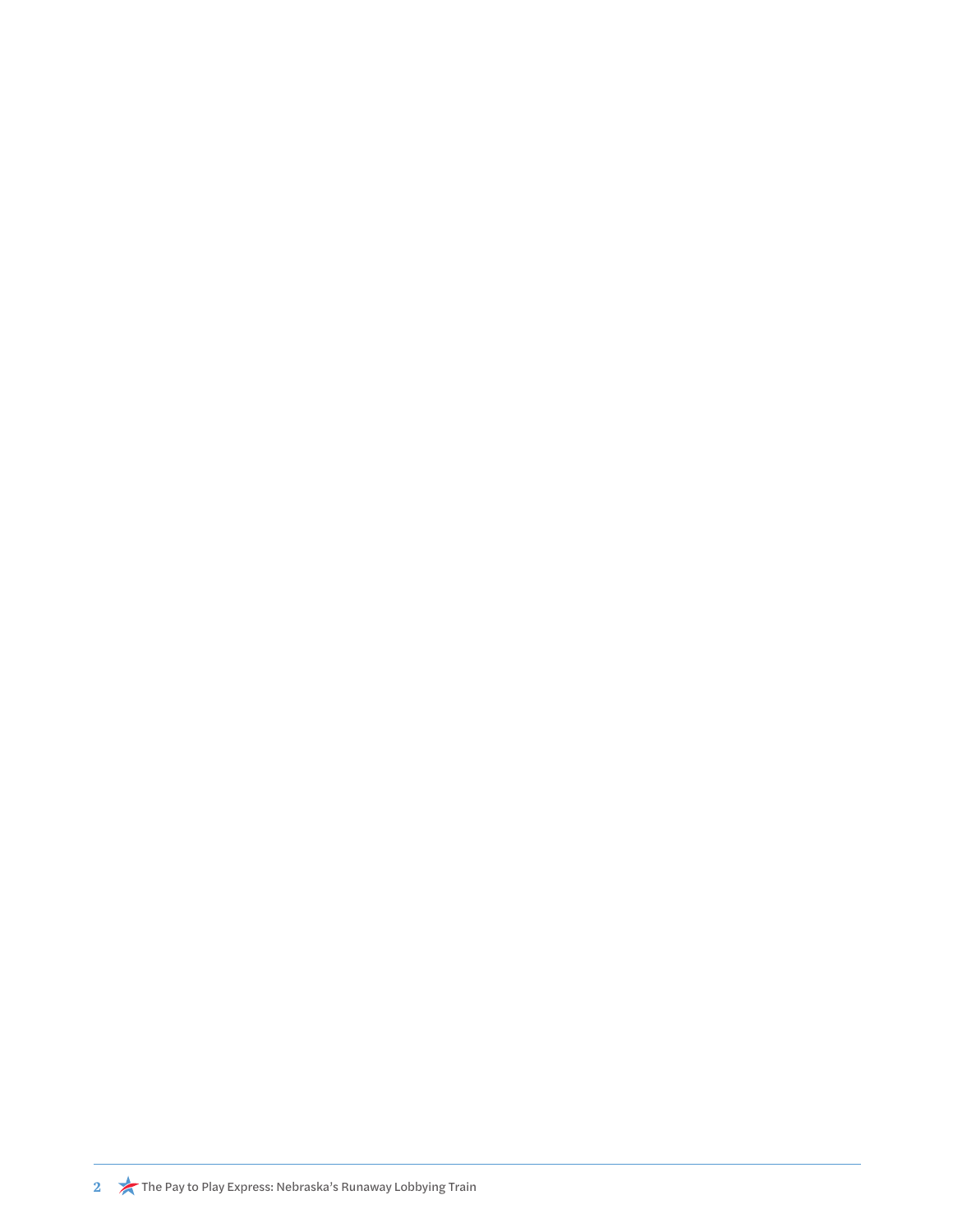## **CONTENTS**

| Lobbyists' Total Compensation, Reimbursements and Expenses: 2000 to 2021  8                                                                                                                                                                                                                                                                                                                                                                                                                                                                                     |
|-----------------------------------------------------------------------------------------------------------------------------------------------------------------------------------------------------------------------------------------------------------------------------------------------------------------------------------------------------------------------------------------------------------------------------------------------------------------------------------------------------------------------------------------------------------------|
|                                                                                                                                                                                                                                                                                                                                                                                                                                                                                                                                                                 |
|                                                                                                                                                                                                                                                                                                                                                                                                                                                                                                                                                                 |
|                                                                                                                                                                                                                                                                                                                                                                                                                                                                                                                                                                 |
|                                                                                                                                                                                                                                                                                                                                                                                                                                                                                                                                                                 |
|                                                                                                                                                                                                                                                                                                                                                                                                                                                                                                                                                                 |
|                                                                                                                                                                                                                                                                                                                                                                                                                                                                                                                                                                 |
|                                                                                                                                                                                                                                                                                                                                                                                                                                                                                                                                                                 |
|                                                                                                                                                                                                                                                                                                                                                                                                                                                                                                                                                                 |
|                                                                                                                                                                                                                                                                                                                                                                                                                                                                                                                                                                 |
|                                                                                                                                                                                                                                                                                                                                                                                                                                                                                                                                                                 |
|                                                                                                                                                                                                                                                                                                                                                                                                                                                                                                                                                                 |
|                                                                                                                                                                                                                                                                                                                                                                                                                                                                                                                                                                 |
|                                                                                                                                                                                                                                                                                                                                                                                                                                                                                                                                                                 |
|                                                                                                                                                                                                                                                                                                                                                                                                                                                                                                                                                                 |
| $\begin{minipage}{.4\linewidth} Conclusion \begin{minipage}{.4\linewidth} \label{fig:ex3} \end{minipage} \begin{minipage}{.4\linewidth} \textbf{Conclusion} \begin{minipage}{.4\linewidth} \end{minipage} \begin{minipage}{.4\linewidth} \end{minipage} \begin{minipage}{.4\linewidth} \end{minipage} \begin{minipage}{.4\linewidth} \end{minipage} \begin{minipage}{.4\linewidth} \end{minipage} \begin{minipage}{.4\linewidth} \end{minipage} \begin{minipage}{.4\linewidth} \end{minipage} \begin{minipage}{.4\linewidth} \end{minipage} \begin{minipage}{.$ |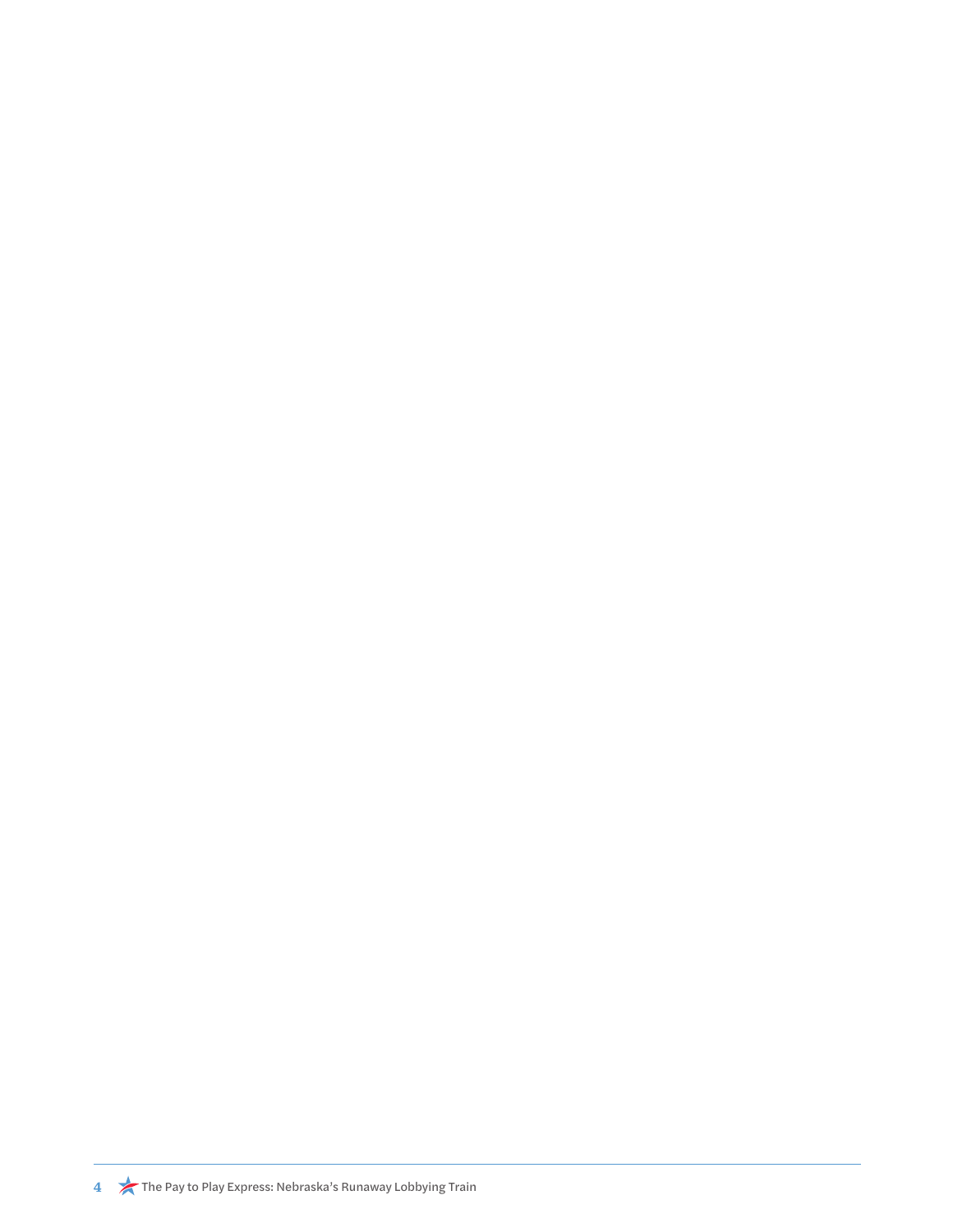## **REGISTERED LOBBYISTS AND PRINCIPALS**

Many nonprofits have *unpaid lobbyists*, individuals who testify frequently at legislative hearings and meet with senators. These individuals pay a \$15 registration fee. The fee for a *paid lobbyist* is \$200.

During the year, the number of lobbyists changes depending on the issues before the legislature. Registrations are added and withdrawn. These are the numbers as of January 21, 2022.

| Year | <b>Compensated</b><br>Lobbyists | <b>Non- Compensated</b><br><b>Volunteers</b> | <b>Principals</b> | <b>Volunteer</b><br><b>Organizations</b> |
|------|---------------------------------|----------------------------------------------|-------------------|------------------------------------------|
| 2019 | 405                             | 40                                           | 585               | 28                                       |
| 2020 | 367                             | 32                                           | 560               | 24                                       |
| 2021 | 366                             | 39                                           | 678               | 27                                       |
| 2022 | 336                             | 31                                           | 544               | 23                                       |

## **PRINCIPALS' TOTAL EXPENSES: 2000 TO 2021 (IN TEN-YEAR INTERVALS)**

The expenses are listed by item and year. The Covid years are also identified Items.

| <b>Items</b>                     | 2000         | 2010         | 2019         | 2020<br><b>COVID</b> | 2021<br><b>COVID</b> |
|----------------------------------|--------------|--------------|--------------|----------------------|----------------------|
| <b>Miscellaneous</b>             | \$171,173    | \$169,401    | \$328,388    | \$173,115            | \$204,412            |
| Entertainment<br><b>Expenses</b> | 70,173       | 281,745      | 424,976      | 290,087              | 202,556              |
| Lodging                          | 4,028        | 15,710       | 37,782       | 6,947                | 4,389                |
| Travel                           | 28,188       | 45,660       | 61,225       | 26,326               | 18,724               |
| <b>Office Expense</b>            | Not Reported | 89,695       | 20,196       | 44,226               | 12,337               |
| Lobbyist<br>Compensation         | 2,727,482    | 11,713,360   | 17,935,314   | 17,383,723           | 19,259,772           |
| Lobbyist<br>Reimbursements       | Not Reported | 269,848      | 575,711.     | 604,602              | 545,169              |
| Gifts                            | Not Reported | 19,913       | 11,060       | 6,377                | 24,362               |
| <b>Tickets</b>                   | Not Reported | 16,422.      | 20,404       | 4,233                | 21,186               |
| <b>TOTAL</b>                     | \$3,002,853  | \$12,072,438 | \$19,405,061 | \$18,538,641         | \$20,310,909         |

*Recorded from NADC 02/09/22*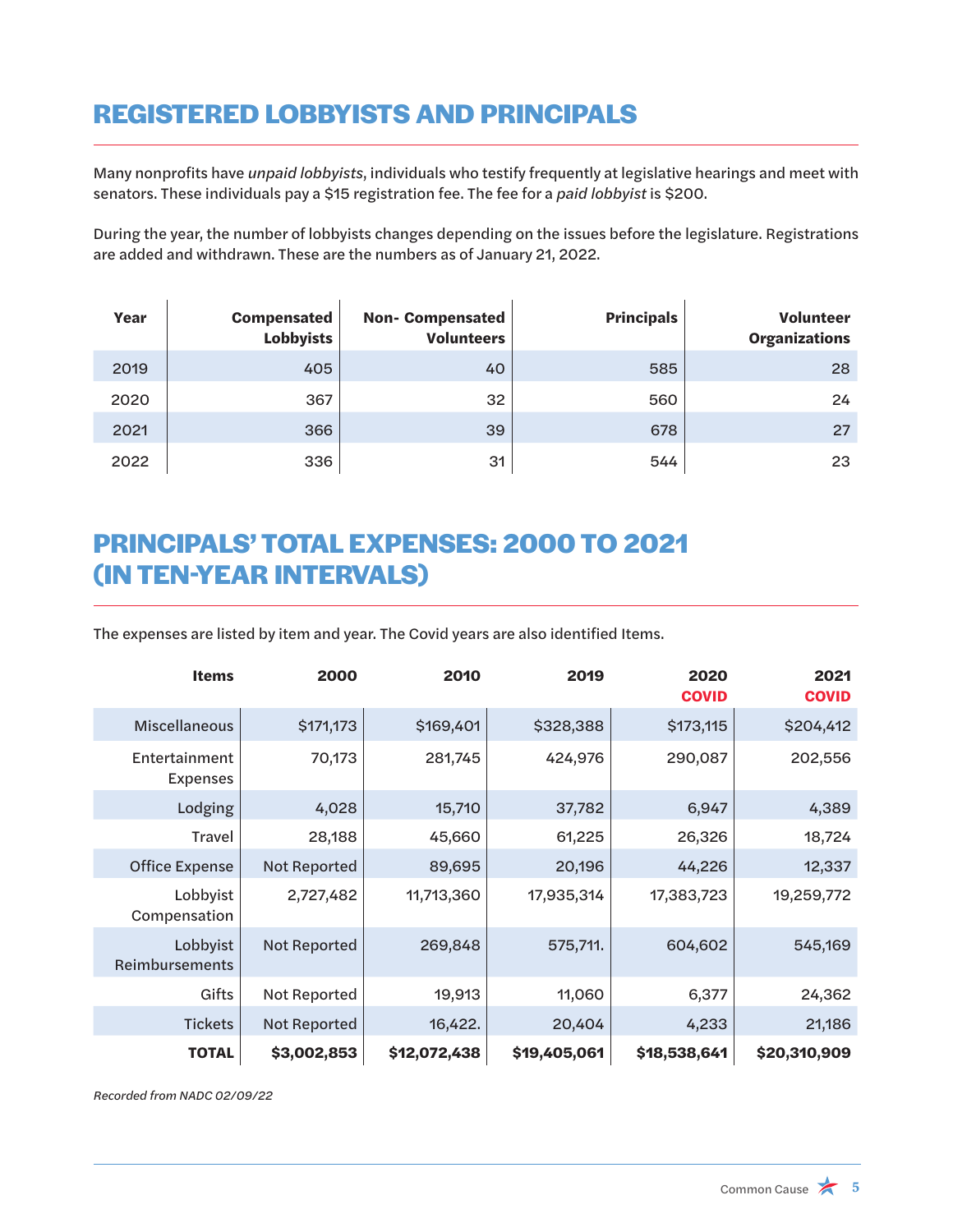## **PRINCIPALS' ENTERTAINMENT, GIFTS AND TICKETS**

Records in the Clerk of the Legislature's office allow us to see how much principals spend on both the legislative and the executive branches of government. The category identified as "others" is not clearly explained, although a considerable amount is spent there.

*Entertainment* is a catchall for everything from food and beverages to golf outings and social events. *Gifts* can be anything from Christmas presents to birthday gifts. *Tickets to events* is self-explanatory. Most-visible are tickets to University of Nebraska sports events.

|                               | 2000   | 2010     | 2019      | 2020     | 2021         |
|-------------------------------|--------|----------|-----------|----------|--------------|
| <b>Entertainment For</b>      |        |          |           |          |              |
| Legislators                   | \$75   | \$90,363 | \$120,168 | \$74,576 | \$70,741     |
| <b>Executive Branch</b>       | 0      | 4,873    | 5,902     | 2,067    | 4,108        |
| Others?                       | 70,098 | 186,509  | 208,906   | 213,444  | 145,705      |
| <b>Gifts For</b>              |        |          |           |          |              |
| Legislators                   | O      | 12,769   | 7,735     | 3,757    | 20,967       |
| <b>Executive Branch</b>       | O      | 702      | 334       | 74       | 498          |
| Others?                       | O      | 6,442    | 2,989     | 2,546    | 2,915        |
| <b>Tickets to Events for:</b> |        |          |           |          |              |
| Legislators                   | 0      | 13,840   | 19,246    | 3,450    | 19,280       |
| <b>Executive Branch</b>       | 0      | 88       | 48        | 0        | $\mathsf{o}$ |
| Others?                       | 0      | 2,494    | 1,109     | 783      | 463          |

*Recorded from NADC02/09/22*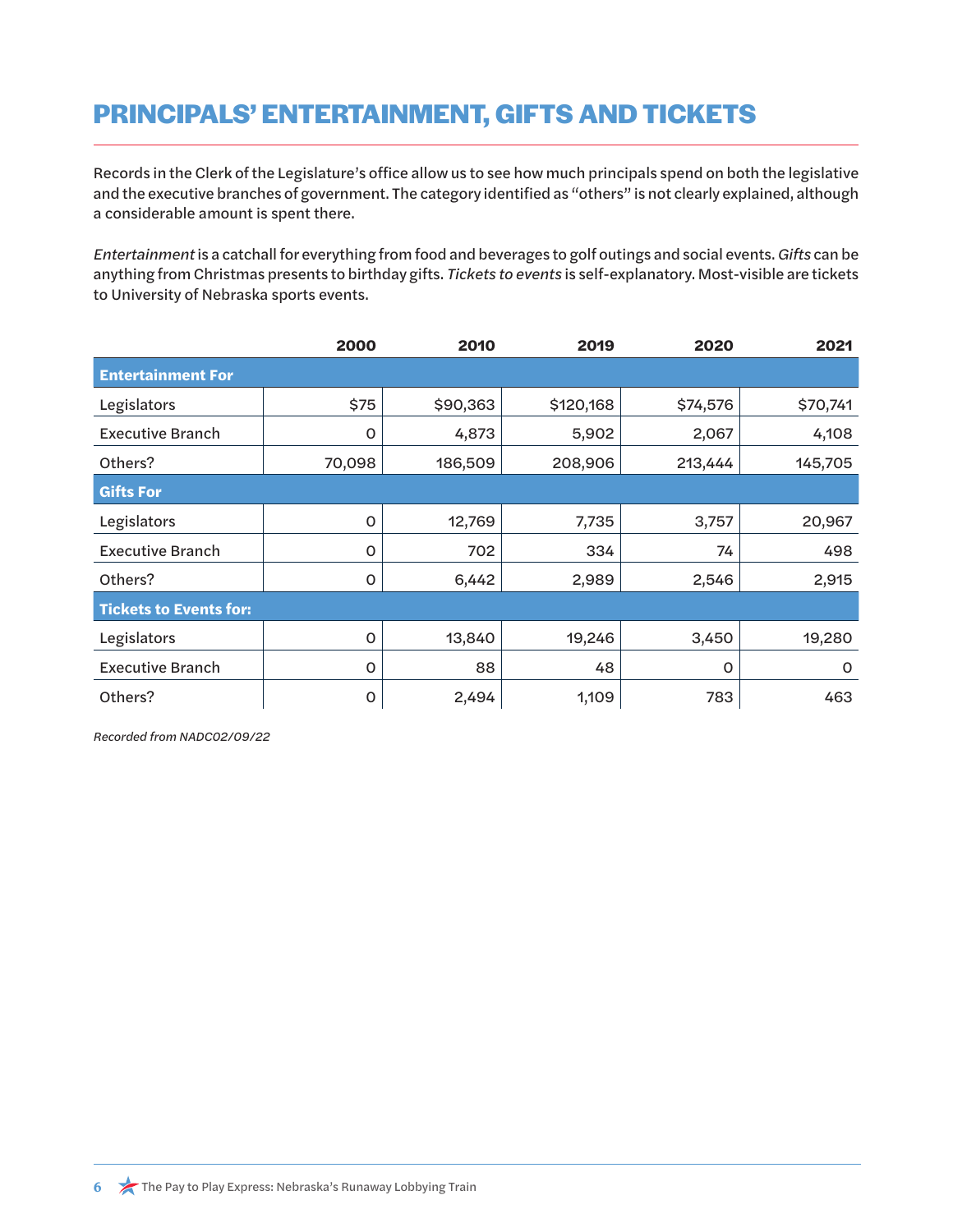## **A RECORDING ERROR REVEALS MORE ABOUT LEGISLATORS' FILINGS**

It is unusual to see gifts to legislators as high as \$20,967, as shown in the previous chart. We looked further and discovered that Renewable Fuels of Nebraska had made numerous errors in reporting, including reporting as gifts \$9,993 (all of the items listed in the 3rd and 4th quarters) that should have been reported as campaign contributions.

Although filed in error, this report shows exactly what the public should be able to see in all gift reports; a snapshot of how and where lobbying funds are spent: Individual gifts identified complete with a date, price and where they were purchased. Meals identified by restaurant and the price paid. Without the filing error, none of the detail about specific gifts would have been public knowledge. We believe it should always be.

Renewable Fuels Nebraska is a relatively small player in the world of lobbying. In 2021 it reported spending \$33,135 on lobbying, which ranks it somewhere in the middle of the pack. Many school districts spend more than Renewable Fuels.

#### **Renewable Fuels Gift Filing 2021**

#### **1st Quarter Item 3 (Gifts)**

1/1/21 Carol Bates reimbursed for gifts for legislative reception: \$147.50 1/19/21 Bromm, Nielsen & Mines: \$1,916.66 *(should be lobbyist compensation)* 2/1/21/ Bromm, Nielsen & Mines: \$1,916,66 *(should be lobbyist compensation)* 2/17/21 Troy Breadenkamp reimbursed for gifts for legis. Reception: \$595.70 2/28/21 Pan Miller-Lunches at Billy's: \$142.53 3/1/21 Bromm, Nielsen & Mines: \$1,916.66 *(should be lobbyist compensation)* Delivered in February: Gift boxes (1 per Senator) at \$15.17 ea.: total \$743.33

#### **2nd Quarter Item 3**

No gifts filed.

#### **3rd Quarter Item 3**

\$250.00 to John Cavanaugh for Legislature. Paid in September, 2021

#### **4th Quarter Item 3**

11/1/2021 Eliot Bostar for Legislature \$500 11/1/2021 Bruce Bostelman for Legislature \$1,000 11/1/2021 Mike Flood for Legislature \$1,000 11/1/2021 Curt Friesen for Legislature \$1,000 11/1/2021 Joni Albrecht for Legislature \$1,000 11/1/2021 Justin Wayne for Legislature \$500 11/1/2021 Linehan for Legislature \$1,000 11/1/2021 Michaela Cavanaugh for Legislature \$250 11/1/2021 Mike Moser for Legislature \$500 11/1/2021 Rich Pahls for Legislature \$500 11/1/2021 Geist for Legislature \$500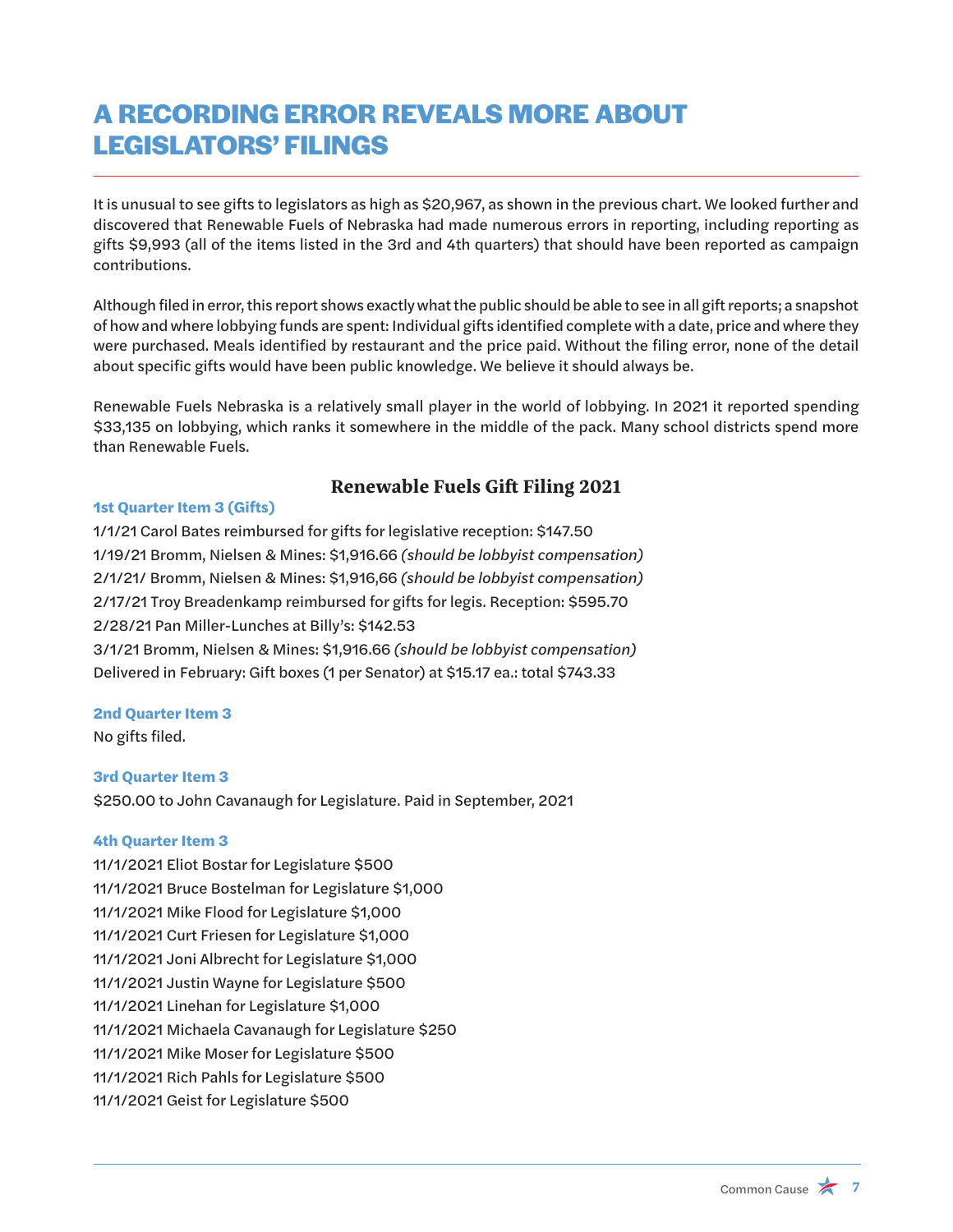## **LOBBYISTS' TOTAL COMPENSATION, REIMBURSEMENTS AND EXPENSES: 2000 TO 2021 (IN TEN-YEAR INTERVALS)**

| <b>Items</b>              | 2000         | 2010            | 2019         | 2020         | 2021         |
|---------------------------|--------------|-----------------|--------------|--------------|--------------|
| Lobbyist<br>Compensation  | \$2,653,548  | \$11,713,360.00 | \$19,455,838 | \$18,788,087 | \$20,789,181 |
| Lobbyist<br>Reimbursement | Not Reported | 175,528         | 211,016.00   | 173,167.00   | 139,527      |
| <b>TOTAL</b>              | \$2,653,548  | \$11,888,888    | \$19,666,854 | \$18,961,255 | \$20,928,708 |

## **LOBBYISTS' EXPENSES**

Don't be confused by Compensation Paid and Reimbursement Paid. Individual lobbyists and lobbying firms often work together and compensate each other for their efforts and reimburse each other for expenses.

|                                      | 2000                | 2010      | 2019      | 2020      | 2021      |
|--------------------------------------|---------------------|-----------|-----------|-----------|-----------|
| <b>Miscellaneous</b>                 | 35,305              | 66,328    | 72,440    | 59,175    | 52,845    |
| Entertainment<br>Expense             | 58,305              | 153,357   | 151,670   | 116,176   | 110,046   |
| Lodging                              | 4,028               | 15,710    | 13,683    | 5,520.    | 4,604     |
| Travel                               | 16,165              | 44,521    | 39,209    | 18,023    | 118,464   |
| <b>Office Expense</b>                | <b>Not Reported</b> | 18,787.   | 9,314     | 2,224     | 2,401     |
| Lobbyist<br><b>Compensation Paid</b> | Not Reported        | 2,417     | 40,863    | 166,495   | 160,407   |
| Lobbyist<br>Reimbursement.           | Not Reported        | 675       | 744       | 483       | 2,537     |
| Paid                                 |                     |           |           |           |           |
| <b>Gifts Given</b>                   | <b>Not Reported</b> | 4,320     | 1,995     | 1,001     | 1,487     |
| <b>Tickets Given</b>                 | Not Reported        | 466       | 0         | 1.20      | 500       |
| <b>TOTAL Expenses</b>                | \$114,498           | \$306,584 | \$329,921 | \$369,101 | \$353,293 |

*Recorded from NADC 02/09/22*

NOTE: Comparing lobbyists' compensation to lobbyists' expenses, it would appear that there is very little overhead in the lobbying world (\$20,787,181 - \$353,293 = \$20,435,888)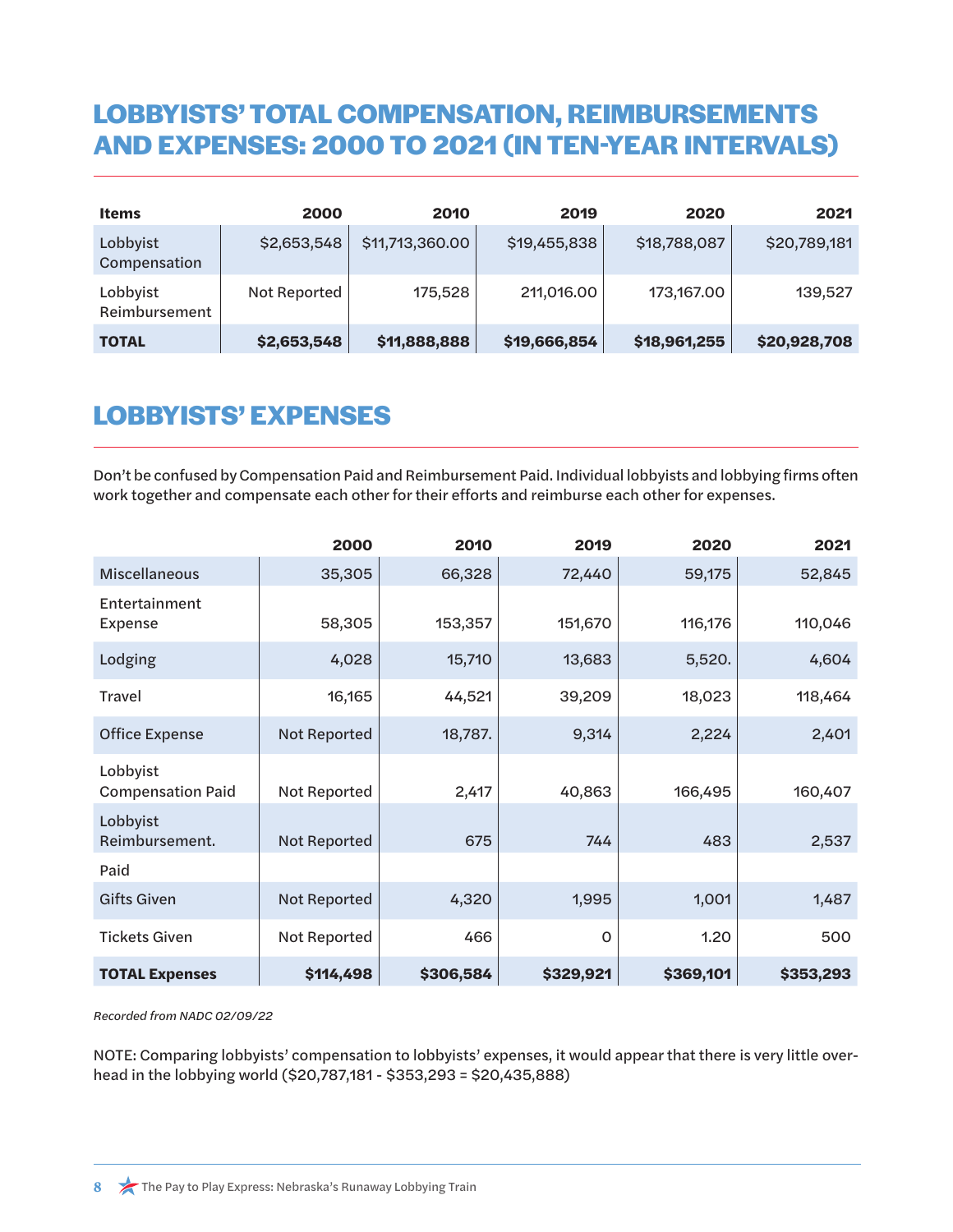### **EFFECTS OF COVID ON LOBBYIST COMPENSATION**

| <b>FIRM</b>      | 2019        | 2020<br><b>COVID</b> | 2021<br><b>COVID</b> |
|------------------|-------------|----------------------|----------------------|
| Mueller/Robak.   | \$1,432,282 | \$1,363,349          | \$1,645,683          |
| Radcliffe/Asso   | 1,434,238   | 1,304,547            | 1,340,799            |
| O'Hara/Lindsay   | 974,070     | 1,040,459            | 903,276              |
| Peetz/Co         | 806,650     | 836,600              | 827,100              |
| Am.Comms.        | 640,116     | 641,350              | 694,794              |
| Nowka/Edwards    | 576,385     | 556,316              | 617,107              |
| Kissel/E+S       | 548,310.    | 551,723              | 656,998              |
| Bromm/Assoc.     | 630,621     | 616,496              | 571,710              |
| Zulkoski/Weber.  | 681,828     | 736,586              | 882,995              |
| Husch/Blackwell. | 458,597     | 538,700              | 828,500              |

#### **Ten highest compensated firms**

 *Recoded from NADC 02/13/22*

NOTE: When evaluating the compensation figures, remember that 2019 and 2021 were 90- day sessions and 2020 was a 60-day session. Also, 2021 included a special session for redistricting. On the other hand, it should be noted that masks and social distancing were required during 2020 and 2021. During 2020, six firms showed continued growth and in 2021 seven firms showed dramatic recovery.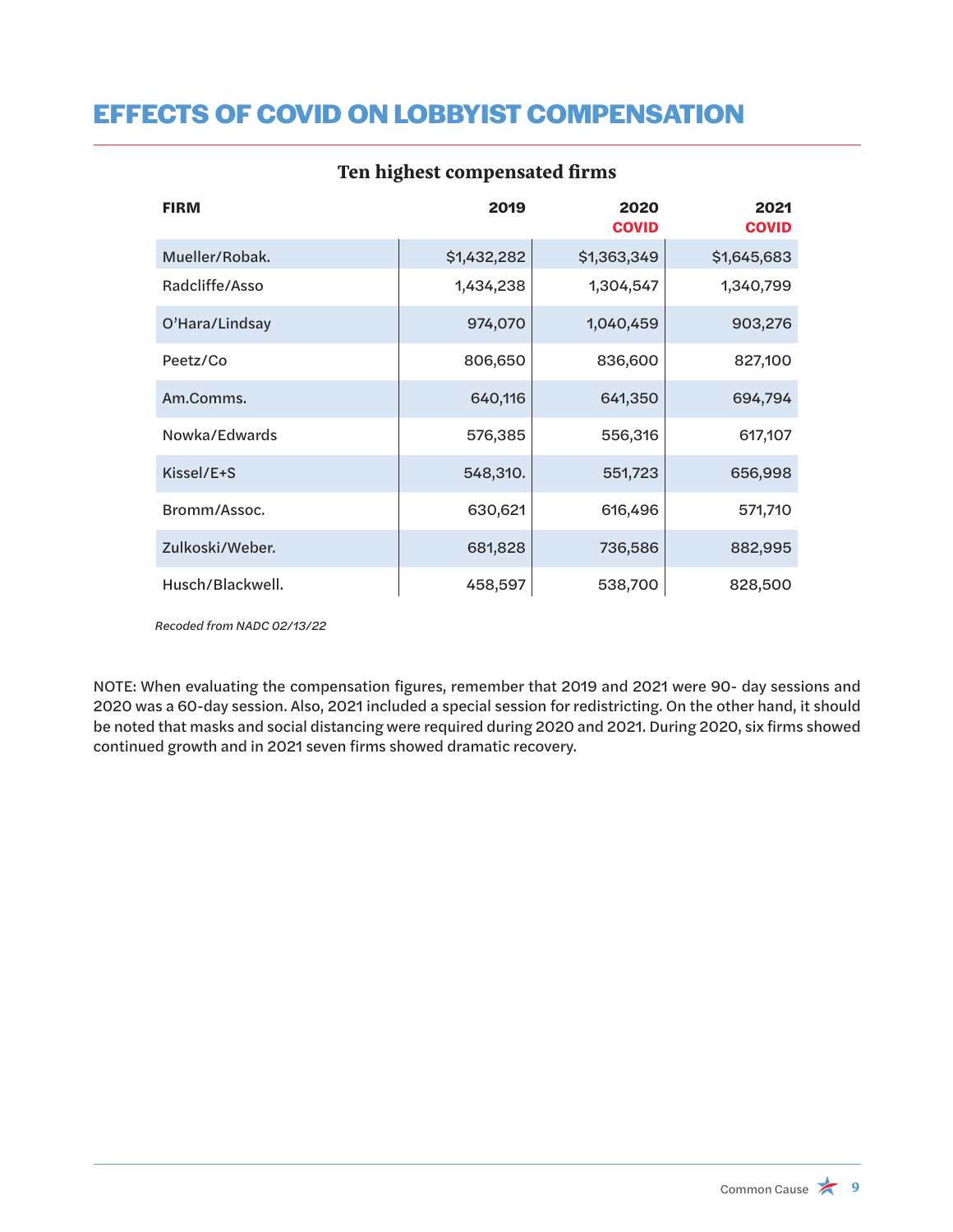### **EFFECTS OF COVID ON PRINCIPALS' SPENDING**

|                               | ren impercipenders |                      |                      |
|-------------------------------|--------------------|----------------------|----------------------|
| <b>FIRM</b>                   | 2019               | 2020<br><b>COVID</b> | 2021<br><b>COVID</b> |
| <b>Altria Client Services</b> | \$267,287          | \$143,930            | \$128,656            |
| NE. Chamber of Com.           | 96,979             | 103,566              | 124,297              |
| League of Municipalities      | 160,761            | 109,434              | 155,064              |
| University of Nebraska        | 143,058            | 143,689              | 180,065              |
| NE. Council of School Admin.  | 166,243            | 131,122              | 151944               |
| NE. Bankers                   | 132,582            | 98,359               | 100,964              |
| <b>NE. County Official</b>    | 164,728            | 128,152              | 135,067              |
| City of Lincoln               | 117,601            | 90,200               | 90,200               |
| NE. State Education Assoc.    | 107,302            | 121,457              | 90,900               |
| <b>Blue Cross Blue Shield</b> | 111,316            | 94,070               | 102,684              |

### **Ten largest spenders**

 *Recorded from NADC 02/13/22*

NOTE: The reduction in entertainment spending by nearly all principals can be partially explained by the lack of dinners and banquets due to Covid. With the exception of the Nebraska Chamber of Commerce and the University of Nebraska, Covid seemed to be the difference-maker for the top spenders.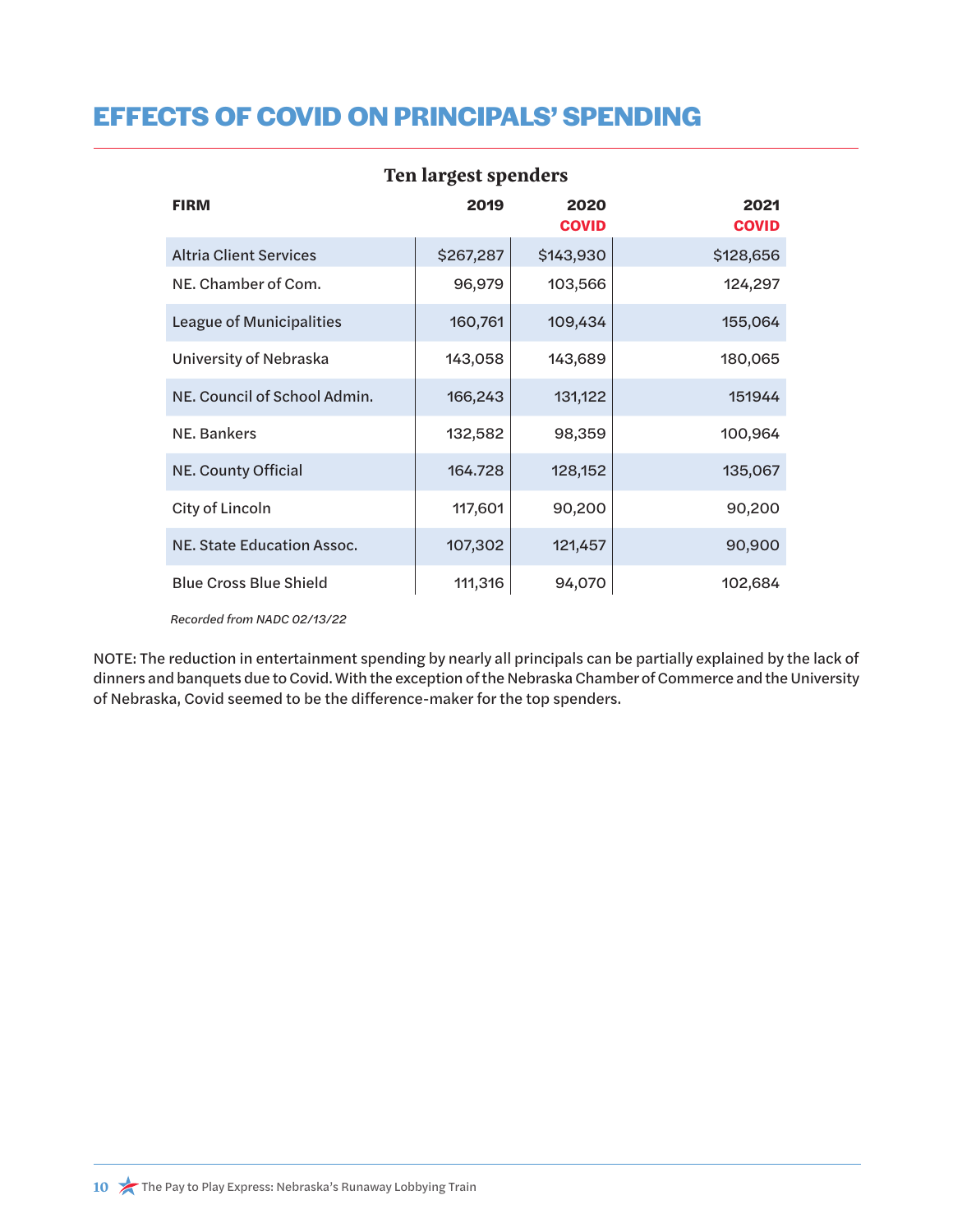## **ENTITIES THAT SPEND TAX DOLLARS TO GET MORE TAX DOLLARS**

#### **Public Schools**

Nebraska public schools have a large interest in the legislature. The Nebraska School Funding Formula determines how much money a school district receives from the state. Unfortunately, its workings are a mystery – only a handful of people are able to predict its results. There are just too many variables, and over the years the formula has been changed many times. School districts may well feel the need to employ professional lobbying firms to ensuring that the formula is working for them.

There are 272 school districts in Nebraska, but only 14 can afford to hire a lobbying firm. In the battle for state tax dollars, those 14 must believe they have an advantage, or they wouldn't spend the money. The lobbyist works for those who pay not necessarily for all the children in the state. Most small districts simply become spectators in the battle.

| <b>School District</b> | 2000         | 2010        | 2019    | 2020<br><b>COVID</b> | 2021<br><b>COVID</b> |
|------------------------|--------------|-------------|---------|----------------------|----------------------|
| <b>Adams Central</b>   | \$0          | \$2,072     | \$5,200 | \$5,200.             | \$5,200              |
| <b>Bellevue</b>        | O            | 80,000      | 54,200  | 54,000               | 54,200               |
| Bennington             | $\mathbf 0$  | 9,000       | 5,200   | 5,200                | 5,200                |
| DC West                | $\mathsf O$  | 0           | 25,992  | 5,200                | 5,200                |
| Elkhorn                | $\mathsf O$  | 20,000      | 28,200  | 28,200               | 28,200               |
| <b>Grand Island NW</b> | 0            | 2,081       | 5,200   | 5,200                | O                    |
| <b>Grand Island</b>    | $\mathbf 0$  | 26,500      | 33,276  | 34,274               | 35,301               |
| Lincoln                | 31,201       | 96,186      | 21,600  | 43,400               | 21,600               |
| Millard                | 493          | 65,383      | 67,109  | 64,246               | 70,824               |
| Omaha                  | 22,144       | 67,038      | 73,346  | 83,357               | 97,700               |
| Papillion              | $\Omega$     | 20,983      | 39,400  | 39,400               | 39,000               |
| Ralston                | O            | 31,020      | 40,312  | 42,021               | 43,270               |
| Springfield Platt.     | $\mathbf 0$  | $\mathbf 0$ | 14,263  | 42,950               | 15,950               |
| Westside               | 4,406        | 25,985      | 5,950   | 8,826                | 11,701               |
| Learning Com.          | $\mathsf{O}$ | 10,000      | 28,283  | 28,700               | 26,900               |

### **Public School Lobbying Expenditures**

*Recorded from NADC 02/15/22*

NOTE: Over the years, school population growth and consolidation have increased the demand for funding. Over-reliance on local property taxes makes the need for state aid even more important.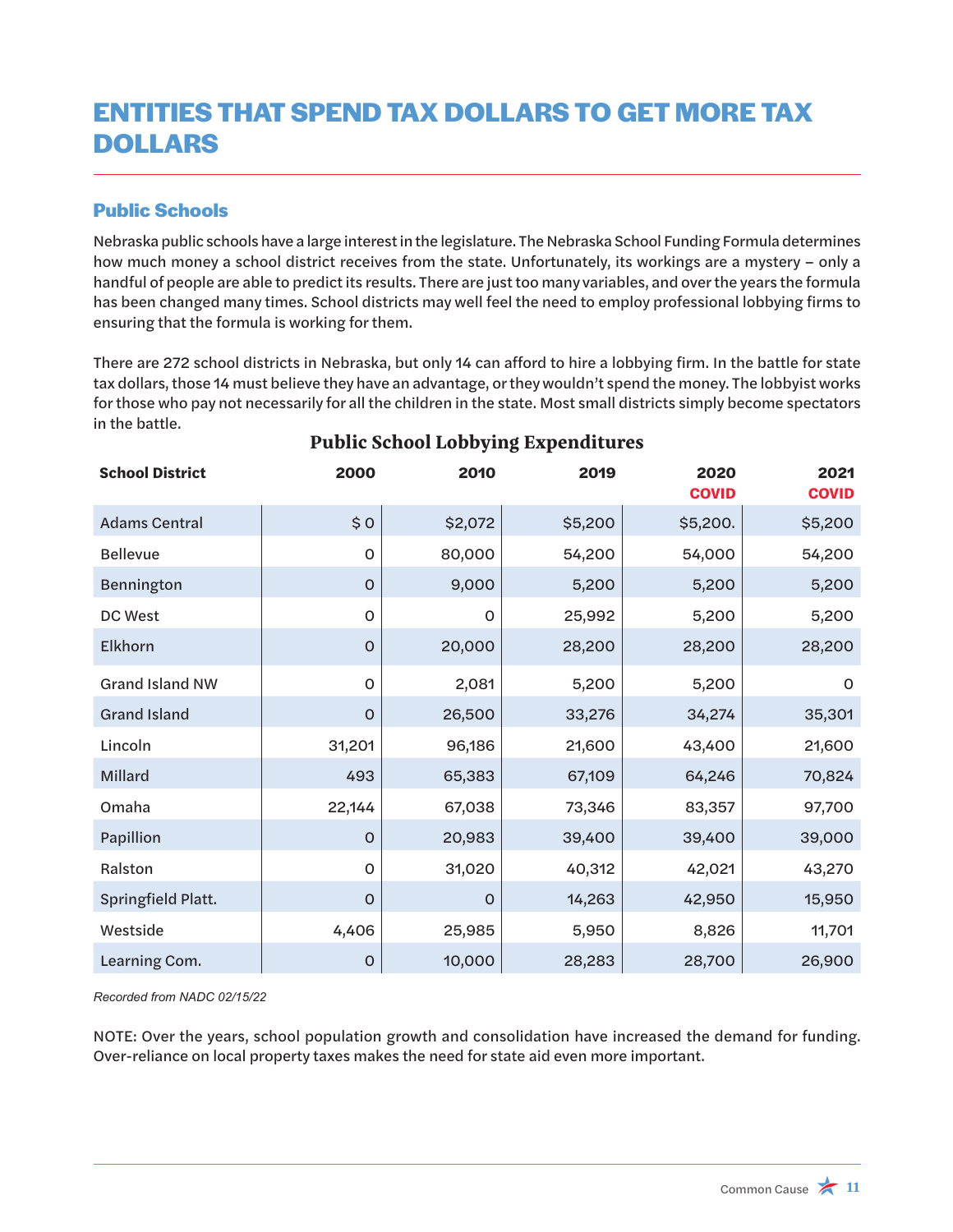### **The University of Nebraska**

The university ranks among the top ten lobbying entities. In 2021 it reported spending \$180,065 on lobbying, including \$30,000 to Peetz and Company and \$97,200 to former-Senator Heath Mello. The university often indicates that the University Foundation supplements its lobbying activity. But the Nebraska Accountability and Disclosure Commission states that once Foundation money reaches the university general fund, it becomes "public funds" and is no longer Foundation money.

|                | 2019     | 2020<br><b>COVID</b> | 2021<br><b>COVID</b> |
|----------------|----------|----------------------|----------------------|
| Entertainment  | \$44,220 | \$30,589             | \$30,685             |
| Gifts          | 2,391    | 1,804                | 1,782                |
| <b>Tickets</b> | 19,994   | 1,416                | 19,760               |

#### **University Expenditures on Entertainment, Gifts, and Tickets to Events**

 *Recode from NADC 02/16/22*

Because the university is a public entity that provides gifts and entertainment to public officials, we have better access to knowing who gets what. However, the only items disclosed by the university are tickets to university events. As a result, we can cross check the university tickets with what elected officials report on their annual Statement of Financial Interests forms. (C-1 Form) The C-1, however, only requires the disclosure of gifts over \$100. We really have no way of knowing how the \$30,685 or the \$1,782 were spent. Season tickets to university football games are valued at \$840 and two tickets to Garth Brooks are \$250.

Cross-checking the filings on tickets may reveal the reliability of senators' reporting on other filings that we cannot. How many gifts from other principals are either overlooked or just not reported?

The chart below lists senators who accepted university tickets and the value of those tickets. Amounts in italics (*\$840*, for example) indicates those tickets that were not reported by the senator. The total value of all tickets received regardless of reporting is in the column on the right.

The C-1 reports were due on March 1, 2022. Two recipients have not yet filed.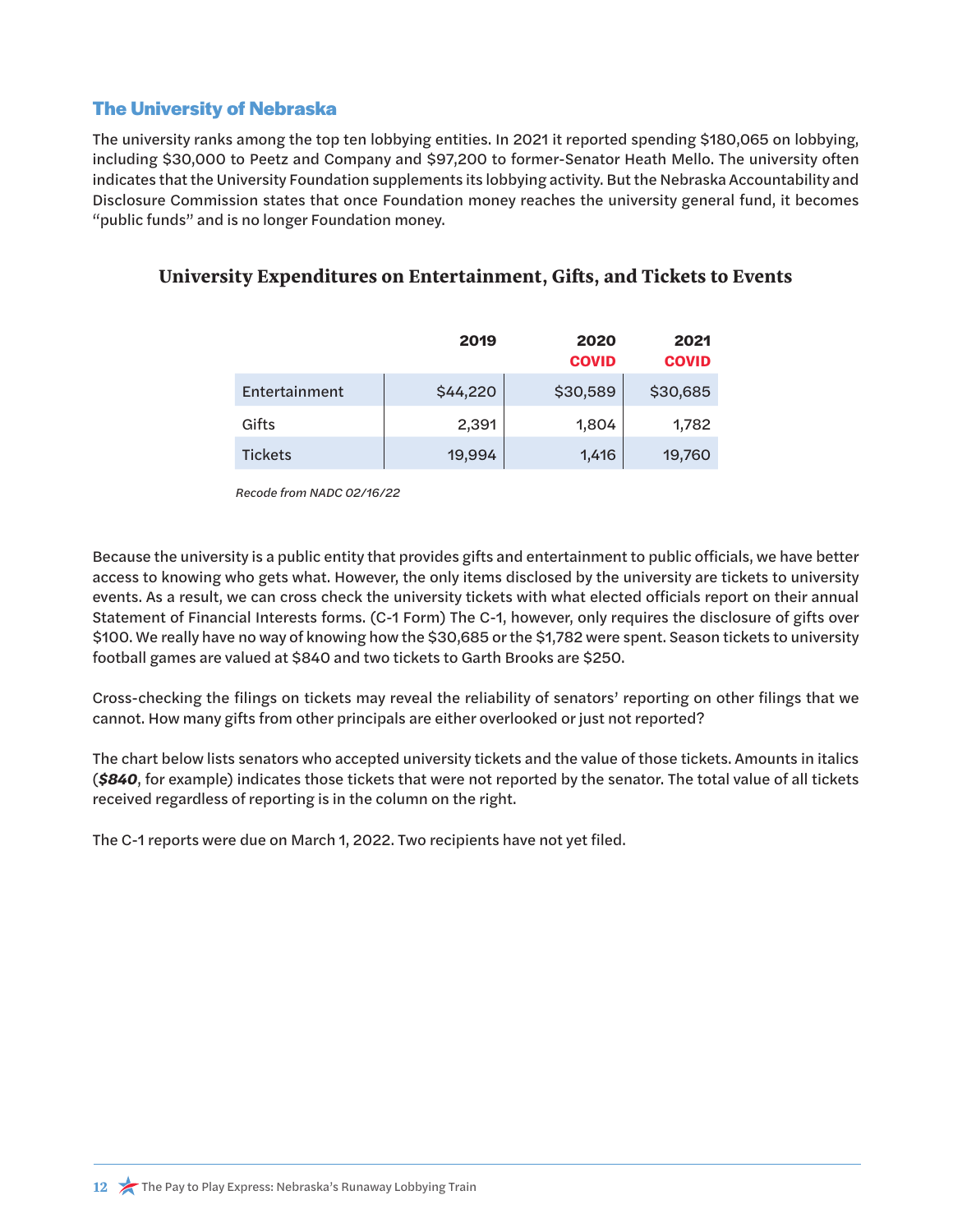| <b>Senator</b>  | <b>Season FB</b> | <b>Suite. Seating</b> | <b>Spring FB</b> | Theater:<br><b>Garth Brooks</b> | <b>Total NU Gift</b>          |
|-----------------|------------------|-----------------------|------------------|---------------------------------|-------------------------------|
| <b>Bostar</b>   | \$840            | \$120: Buffalo        | \$40 Skybox      |                                 | \$1,000 Not Reported          |
| <b>Brandt</b>   |                  | \$120: Michigan       |                  |                                 | \$120                         |
| <b>Brewer</b>   | \$840            | \$120: Ohio State     |                  |                                 | \$960                         |
| J.Cavanaugh     | \$840            | \$120: Purdue         |                  |                                 | \$960                         |
| <b>Clements</b> |                  | \$120: Purdue         |                  |                                 | \$120 Not Reported            |
| Day             | \$840            | \$240: Fordham        | \$40: Skybox     |                                 | \$1,120 Failed to File        |
| <b>DaBoer</b>   |                  | \$120: Ohio State     | \$20: Skybox     |                                 | \$140                         |
| Erdman          | \$840            |                       |                  |                                 | \$840 Not Reported            |
| Groene          | \$840            |                       |                  |                                 | \$840                         |
| M Hansen        | \$840            | \$120: Purdue         |                  |                                 | \$960                         |
| Hunt            | \$840            |                       |                  |                                 | \$840 Not Reported            |
| Lindstrom       | \$840            |                       |                  |                                 | \$840 Not Reported            |
| Lowe            | \$840            |                       |                  |                                 | \$840 Not Reported            |
| McDonnell       | \$840            | \$120: Ohio State     |                  |                                 | \$960 Failed to File          |
| <b>McKinney</b> | \$840            | \$120: Buffalo        |                  |                                 | \$960 Not Reported            |
| Morfeld         | \$840            | \$120: Fordham        |                  |                                 | \$960 Not Reported            |
| Murman          |                  | \$120: Iowa           |                  |                                 | \$120 Not Reported            |
| Pahls           | \$840            |                       |                  |                                 | \$840                         |
| Pansing-Brooks  | \$840            | \$120: Fordham        |                  |                                 | \$960 Not Reported            |
| Slama           |                  | \$120: Purdue         |                  |                                 | \$120 Not Reported            |
| Vargas          | \$840            | \$120: Iowa           |                  |                                 | \$960 Failed to File          |
| Walz            | \$840            | \$120: Fordham        | \$40: Skybox     | \$250                           | \$1,250<br>\$250 Not Reported |
| Wayne           | \$840            |                       |                  |                                 | \$840                         |
| Wishart         | \$840            |                       |                  | \$250                           | \$1090 Not Reported           |

### **University of Nebraska Football Tickets Given to Legislators**

*Recorded 03/20/22 as reported by NADC, the Clerk's office and UN*

In the past more than 90 additional staff members have been given free \$20 tickets to the spring game.

The ticket prices shown here are those reported by the university on their filings with the Accountability and Disclosure Commission. The public is often required to make a donation to the University Foundation in addition to the season ticket price. This, of course, does not apply to senators. In past years, the university has provided \$20 parking passes along with special seating. This did not appear on the reports for 2021.

The total value of university tickets given to senators is \$18,640. The total value reported by senators is \$6,660.

The total amount *not reported* by senators is *\$11,980.*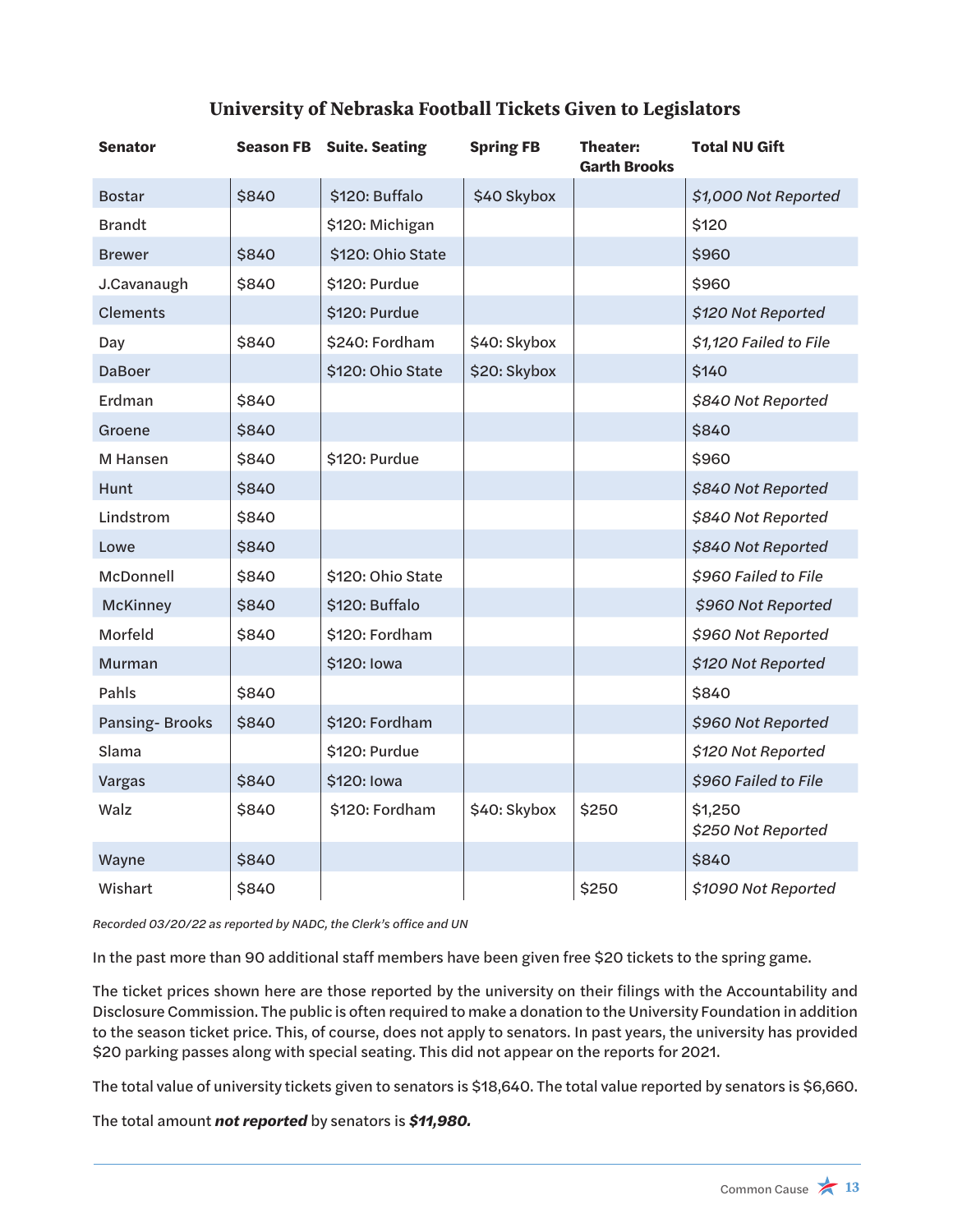## **AND NOW FOR SOME REAL MONEY:**

### **Campaign Contributions from Political Action Committees (PACs)**

PACs are organizations established by corporations, labor unions, and other special-interest groups to raise money from individuals for political causes. For many elected officials and candidates for public office, PACs are the largest source of campaign funds.

In Nebraska, as of March 9, 2021, there were 114 registered PACs. During the 2020 election cycle PACs recorded \$4,243,615 in receipts and \$3,824,196 in expenditures in Nebraska. We expect these figures to increase during the 2022 cycle.

Organizations that establish PACs may also be connected to principals that employ lobbyists who can direct contributions to candidates favorable to the principal's interests. In fact, in Nebraska 31 PACs list registered lobbyists as their treasurers.

In the 2020 election cycle, the Friends of the University PAC was one of the largest donors to legislative races. It distributed a total of \$84,750 over a large number of legislative candidates and sitting senators. The individual contributions ranged from as little as \$250 to as much as \$5,000. Those receiving \$5,000 were:

- Sen. Dorn
- Sen. McDonnell
- Sen. Stinner
- Sen. Vargas
- Sen. Wishart

Although Friends of the University is a large donor to political campaigns it has a limited number of powerful contributors. During the 2020 election cycle, all but \$750 of its total \$136,750 was provided by just nine contributors:

| <b>Contributor</b>          | <b>Total Contributions in</b><br><b>Calendar Year</b> |
|-----------------------------|-------------------------------------------------------|
|                             |                                                       |
| Cassling                    | \$25,000                                              |
| <b>Howard Hawks</b>         | \$15,000                                              |
| <b>Henning Brothers LLC</b> | \$1,000                                               |
| John Kotouc                 | \$5,000                                               |
| James Pillen                | \$25,000                                              |
| Walter Scott, Jr.           | \$25,000                                              |
| David D. Slosburg           | \$10,000                                              |
| Streak, Inc                 | \$5,000                                               |
| Barbara Weitz               | \$25,000                                              |

In 2019 Friends of the University PAC paid the lobbying firm of Peetz & Co \$30,000 for consulting and administrative work.

#### *Nebraska is one of only 13 states with no limits on PAC campaign contributions.*

*NCSL records*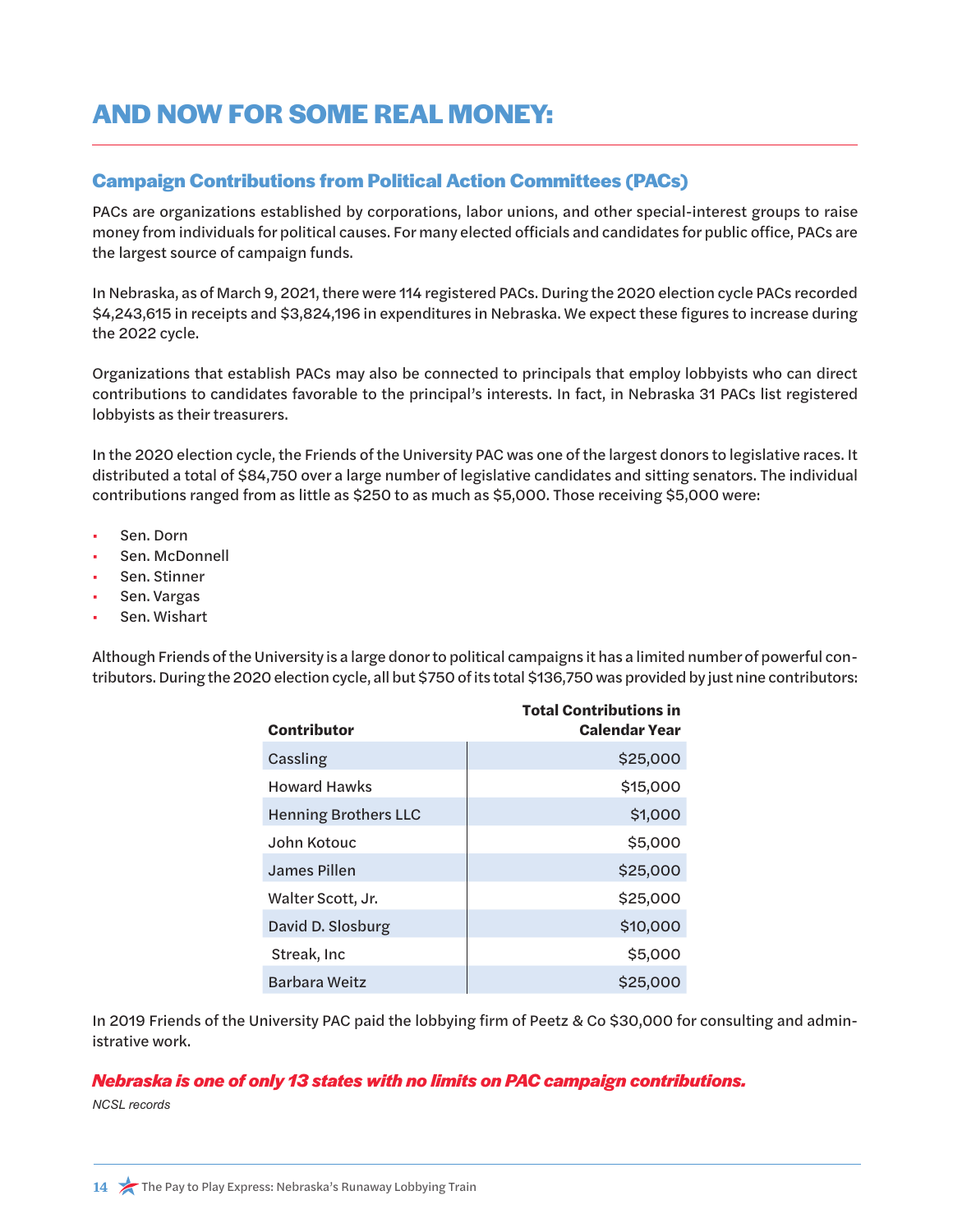### **Campaign Contributions from Principals and Corporations**

Altria Client Services (Phillip Morris) spent \$539,873 on lobbying from 2019 through 2021, more than any other principal. During the same period, it contributed \$75,000 to campaigns.

Why so much money? Like most principals, Altria is protecting its interests, which include Marlboro cigarettes, cigars, pipe tobacco, chewing tobacco, e-cigarettes and cannabis. Our legislature is often dealing with legislation that can affect sales and Altria has the lobbying power to be heard.

Altria's annual income amounts to as much as \$26.15 billion. Its contributions to our elected officials from 2019 through 2021 range from as little as \$500 to \$5,000 a pop. They may give multiple contributions to the same person. The two largest recipients of Altria campaign money were:

- Governor Pete Ricketts: Seven contributions totaling \$15,500
- The Nebraska Republican Party: Five contributions totaling \$20,000

Altria Client Services LLC employs Alston Garth as an in-house lobbyist and the lobbying firms of Jensen, Rogert Associates and Radcliffe and Associates.

In 2012 when Nebraska's Campaign Finance Limitation Act was declared unconstitutional, our state lost all limits on corporate campaign contributions. Currently it is legal to limit corporate contributions, but our legislature has shown no interest in doing so.

*Nebraska is one of five states with no limits on corporate campaign contributions. NCSL records*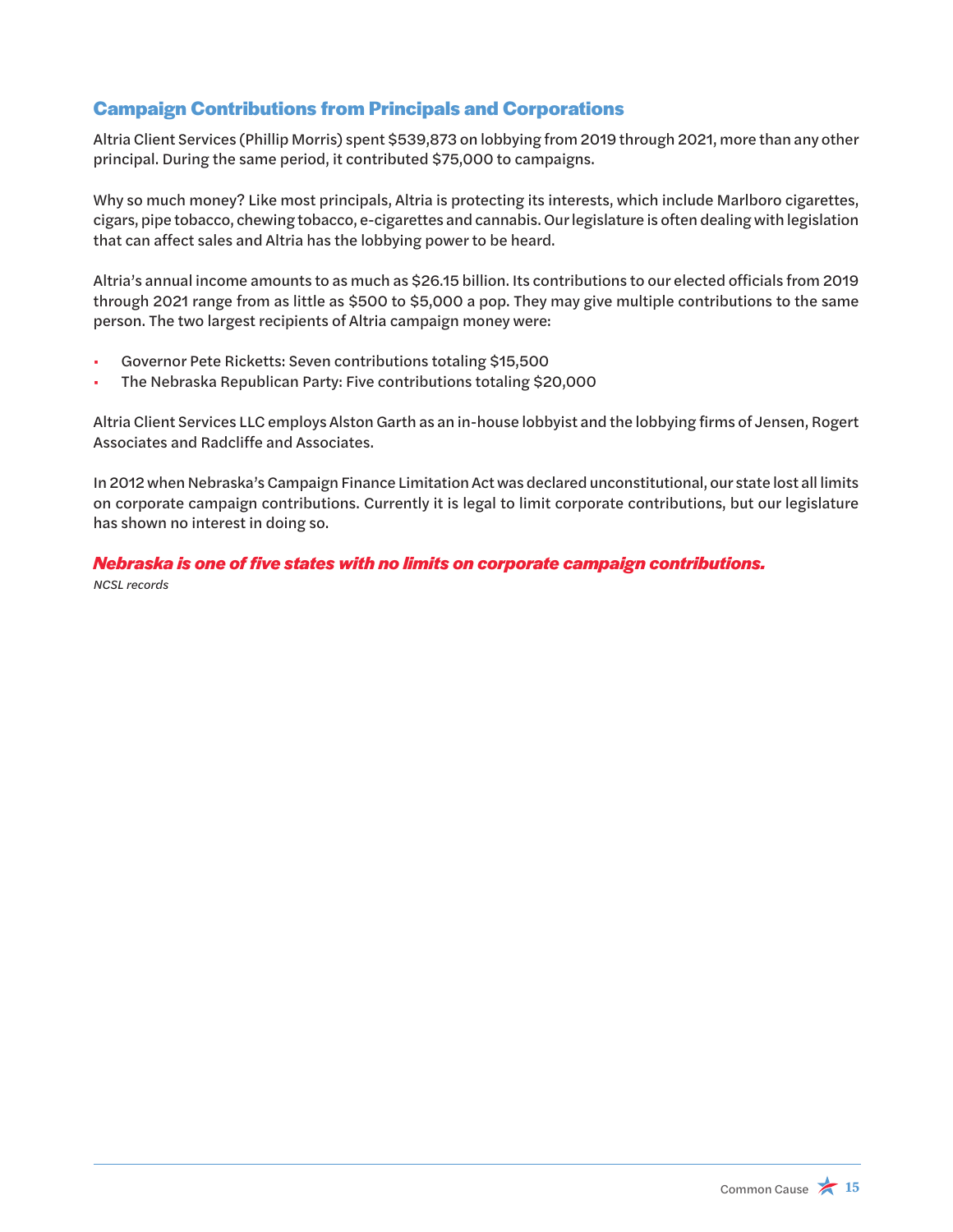### **Campaign Contributions from Lobbyists**

Peetz and Company is a lobbying firm that makes contributions to political campaigns. From 2019 through 2021 it contributed \$34,029 to Nebraska state campaigns. The two largest recipients of its campaign contributions were:

- Governor Pete Ricketts: Three contributions totaling \$2,000
- Speaker Mike Hilgers: Five contributions totaling \$2,500

Lobbyists often make candidates and office holders aware of their clients' campaign contributions. Connecting the lobbyist to the client contribution may help to open some doors.

Groups of lobbyists often host fundraisers for a candidate, pooling their resources to pay for food, beverages, facilities and catering. The costs are usually distributed equally among the lobbying firms. Candidates and lobbyists must report each lobbyist share of the expense as an "In-Kind Contribution."

In 2021 Peetz recorded seven such events. One was very specific:

"FOOD AND SPACE FOR EVENT, IN-KIND SPONSORS FOR EVENT, 12 HOSTS AT 45.72, 1 HOST AT 91.44"

Translated, this means 12 lobbying firms paid \$45.72 each and one paid \$91.44 for a total of \$640.08. The event was to raise campaign funds for Senator Wendy DeBoer. We don't know who attended or how much money was raised. We don't know which lobbyist paid \$91.44. All we know is that Peetz was one of the twelve lobbyists.

*Nebraska is one of 32 states that have no restrictions on lobbyist contributions or fundraisers. NCSL Records*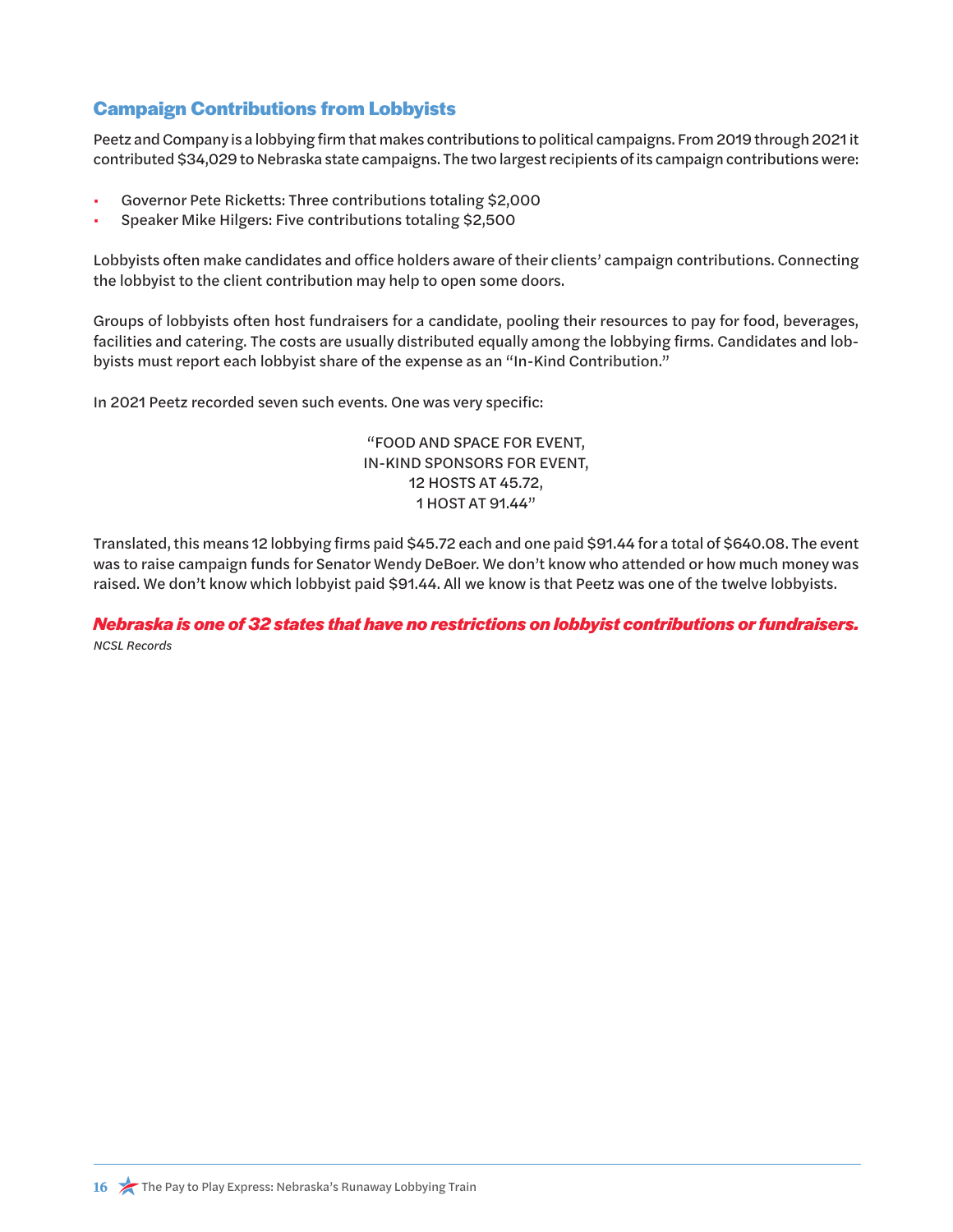### **Lobbyists' In-session Fundraisers in Nebraska**

Lobbyist-sponsored in-session fundraisers have become a tradition in Nebraska politics. Lobbyists solicit senators and arrange breakfasts or lunches most often at Billy's Restaurant, just three blocks from the capitol. Legislators are invited for a free meal while lobbyists pay at the door. Traditionally, lobbyists who attend pay \$100 at the door and may bring checks from clients. The press and the public is not invited. To ensure that the fundraisers don't conflict with each other, the lobbyists in most cases post the events on the Clerk's Calendar of Events. The list below is taken from that calendar.

It is concerning that lobbying money is changing hands while legislative bills are on the floor and votes are taken within an hour of the fundraiser.

| <b>Date</b>    | <b>Senator</b>   | <b>Meal</b>      | <b>Location</b> |
|----------------|------------------|------------------|-----------------|
| <b>Jan. 11</b> | Sen, Lowe        | <b>Breakfast</b> | Billy's         |
| Jan. 28        | Sen. Aguilar     | <b>Breakfast</b> | Billy's         |
| Feb. 2         | Sen. Moser       | <b>Breakfast</b> | Billy's         |
| Feb. 9         | Sen. Brandt      | <b>Breakfast</b> | Billy's         |
| Feb. 16        | Sen. Hunt        | Lunch            | Billy's         |
| Feb. 22        | Sen. Cavanaugh   | Lunch            | Billy's         |
| Feb. 28        | Sen. Slama       | <b>Breakfast</b> | Billy's         |
| Mar. 3.        | Sen. McCollister | Lunch            | Billy's         |
| Mar. 8         | Sen. Morfeld     | <b>Breakfast</b> | Billy's         |
| Mar. 23        | Sen. Sanders     | Lunch            | Billy's         |
| <b>Mar. 24</b> | Sen. Arch        | <b>Breakfast</b> | Billy's         |
| Mar. 31        | Sen. Albrecht    | <b>Breakfast</b> | Billy's         |
| Apr. 7         | Sen. Riepe       | Lunch            | Billy's         |

Below is the 2022 list of in-session fundraisers recorded through April

*Recorded from the Clerk's Office on 03/15/22 There is still plenty of time to schedule more in-session fund raisers.*

*Nebraska is one of 22 states that have no restriction on in-session fundraisers. Fifteen states allow no campaign contributions during the legislative session. Thirteen states prohibit lobbyist campaign contributions during the legislative session.*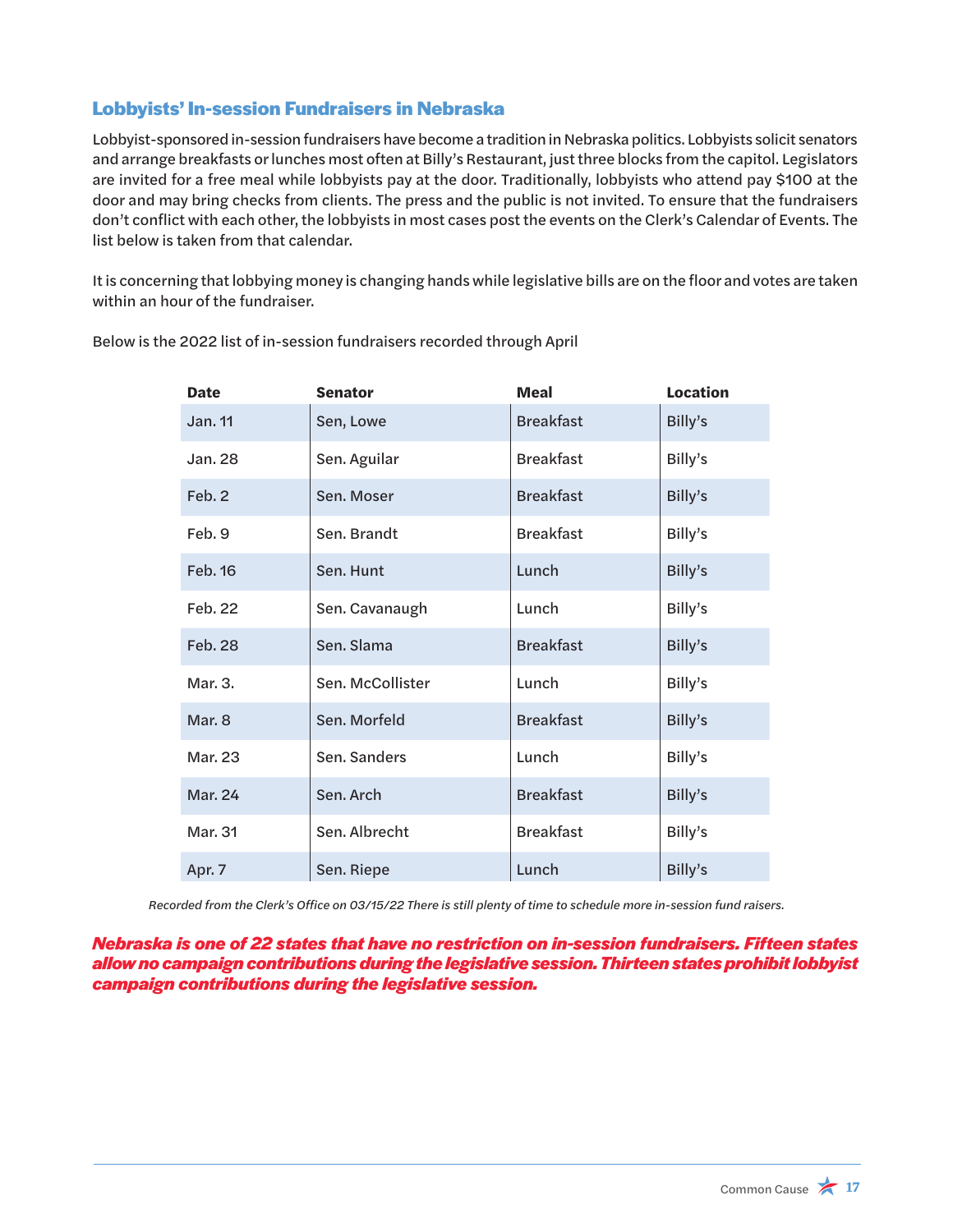## **THE REVOLVING DOOR**

Below is a current list of former state senators who joined the ranks of lobbyists within two years of public service. When we elect individuals, we expect them to serve the public good. As a result, they gain special knowledge and relationships. This background is a public trust. It should not be bought and sold for the benefit of special interests.

Common Cause believes there should be a two-year "cooling-off period" before public officials can become paid lobbyists. The legislature does not agree.

| Lobbyist             | <b>Years in Office</b> | <b>Registered asLobbyist</b> | 2021 Compensation*                                                |
|----------------------|------------------------|------------------------------|-------------------------------------------------------------------|
| <b>Chris Abboud</b>  | 1983 - 1998            | 2000                         | \$35,000                                                          |
| <b>Greg Adams</b>    | 2007 - 2015            | 2016                         | \$43,709                                                          |
| <b>Curt Bromm</b>    | 1993 - 2004            | 2004                         | \$101,635                                                         |
| <b>Colby Coash</b>   | 2009 - 2017            | 2018                         | \$18,000                                                          |
| <b>Daniel Conrad</b> | 2007 - 2015            | 2015                         | \$35,000                                                          |
| Annette Dub          | 2007 - 2015            | 2015                         | \$8,000                                                           |
| <b>Nicole Fox</b>    | 2015 - 2016            | 2017                         | \$8,790                                                           |
| Tim Gay              | 2006-2010              | 2011                         | \$144,000                                                         |
| <b>Burke Haar</b>    | 2011 - 2018            | 2019                         | \$37,670                                                          |
| Sara Howard          | 2012 - 2020            | 2021                         | \$3,433                                                           |
| Scott Lautenbaugh    | 2007 - 2014            | 2015                         | \$87,000                                                          |
| John Lindsay         | 1989 - 1997            | 1997                         | \$60,000                                                          |
| <b>Heath Mello</b>   | 2009 - 2917            | 2017                         | \$97,637                                                          |
| <b>Mick Mines</b>    | 2003 - 2007            | 2008                         | \$164,412                                                         |
| <b>Kent Rogert</b>   | 2007 - 2011            | 2011                         | \$105,000                                                         |
| Kenneth Schilz       | 2008 - 2016            | 2017                         | Although Registered Does<br>NotReport any Lobbying<br>Information |

### **Former Legislators Registered as Lobbyists in 2021**

*Recorded from NADC records 03/12/22*

\*Many of those listed have positions with their principals beyond lobbying. As a result, they only report compensation for the time spent in their lobbying roles.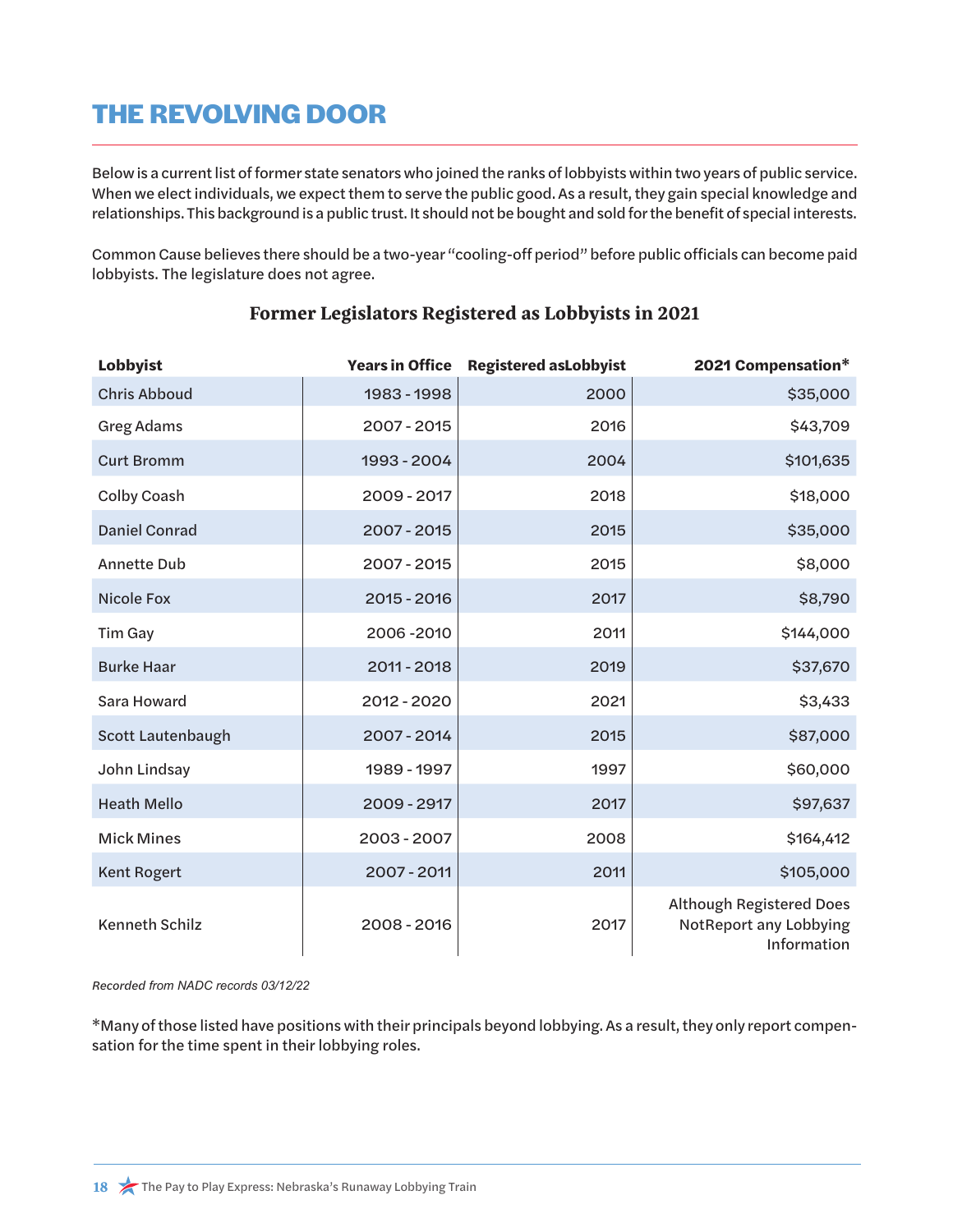#### SourceWatch describes ALEC as follows:

"ALEC is a corporate bill mill. It is not just a lobby or a front group; it is much more powerful than that. Through ALEC, corporations hand state legislators their wish lists to benefit their bottom line. Corporations fund almost all of ALEC's operations. They pay for a seat on ALEC task forces where corporate lobbyists and special interest reps vote with elected officials to approve 'model' bills." (For more, see the Center for Media and Democracy's website, ALECexposed.org.)

Over the years more than 25 Nebraska legislators have either attended ALEC meetings, become ALEC members, or served on ALEC committees.

In 2021 Governor Ricketts praised the work of ALEC and was chosen by ALEC as the Governor of the Year. Currently, Senator Linehan is the state chair of ALEC. Former ALEC State Chair Jim Smith serves on the ALEC Corporate Advisory Board.

With the support of Governor Ricketts and Senator Linehan, Jim Smith has been crossing the state promoting the "Blueprint Tax Plan." The plan proposes a tax shift to a greater reliance on sales taxes. The Open Sky Institute, which monitors Nebraska's tax policies, sees the plan as "a tax cut for the wealthy that would be paid for by middle- and lower-income Nebraskans." Renee Fry, Executive Director of Open Sky, describes the plan as a "gut punch to everyday Nebraskans."

Although Jim Smith trumpets the Blueprint Plan as a home-grown tax shift, it has all the earmarks of ALEC, including similar initiatives and bills in other states.

#### **Current legislative participants in ALEC as reported by SourceWatch are:**

- Sen. Thomas Brewer, Attended 2019 ALEC Annual Meeting
- Sen. Robert Clements, Attended 2019 ALEC Annual Meeting
- Sen. Curtis (Curt) Friesen, registered member. Attended 2019 ALEC Annual Meeting
- Sen. Brett Lindstrom, registered member
- Sen. Lou Linehan, registered member, State Chair, Attended 2019 ALEC Annual Meeting
- Sen. John Lowe), Attended 2019 ALEC Annual Meeting
- Sen. Dave Murman, Attended 2019 ALEC Annual Meeting
- Sen. John Stinne, registered member

Unreported by SourceWatch were attendance at ALEC events by Sen. Joni Albrecht in 2018 and Sen. Ben Hansen in 2021.

When Senator Jim Smith was the State Chair of ALEC he claimed 50% of the Nebraska Senators were ALEC members but he refused to list the names.

ALEC has always tried to keep the state memberships secret.

,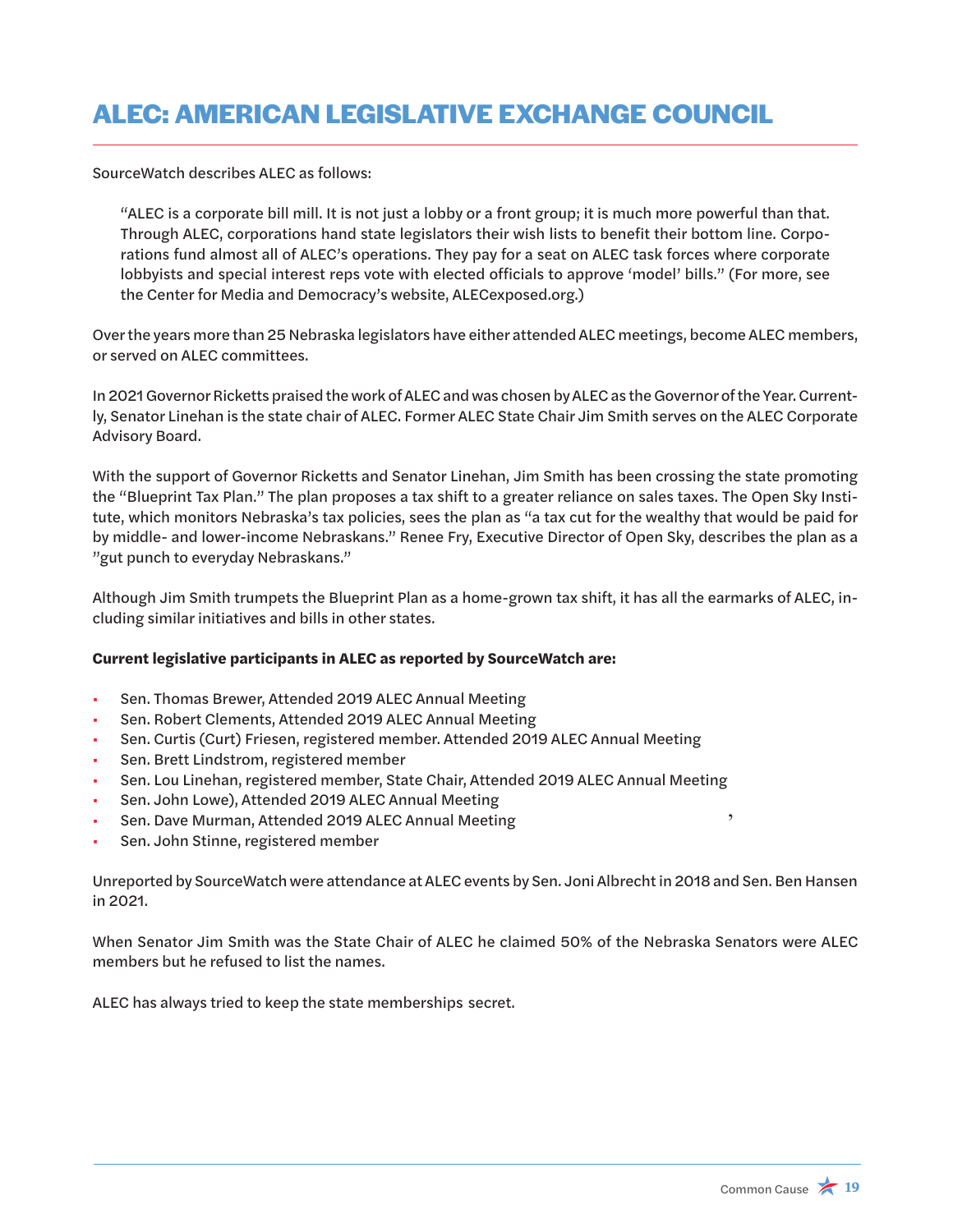## **CONCLUSION**

This report provides considerable financial information about the workings of Nebraska's lobby. Yet, there is so much more that we don't know. Neither lobbyists nor principals are required to disclose how much entertainment money was spent on specific senators. Only the erroneous filing by Renewable Fuels provided a glimpse behind this veil.

The values of gifts are left to the estimate of the legislators who do not report specific amounts but use only general categories: A -\$100 to \$200, B -\$200 to \$500, C -\$500 to \$1,000 or more. Gift trips to conventions often far exceed \$1,000 since they can include travel, lodging, food, and beverages as well as a registration fee.

With so many senators failing to report \$840 season tickets from the University of Nebraska, the only gifts we can cross-check, one must wonder how much else is unreported.

And when it comes to political campaign contributions, Nebraska is truly the wild west. In 2012, when Nebraska's Campaign Finance Limitation Act (CFLA) was declared unconstitutional, we lost all control. Nebraska has no contribution limits on PACs, corporations, principals, lobbyists, or even individuals. When Governor Ricketts wants to support a candidate or oppose a ballot issue, he can contribute \$10,000 or \$25,000 or more without batting an eye.

One has to wonder how important that \$20 contribution from the average citizen really is to our state officials.

In the 2018 election cycle, 48 candidates spent \$6,489,464 running for 24 unicameral seats that pay \$12,000 per year .

As we have noted, the revolving door remains open and the secret works of ALEC continue to be an unsettling mystery for our democracy.

Jack Gould Issues Chair Common Cause Nebraska Phone: 402-310-8525 [jackgould84@gmail.com](mailto:jackgould84@gmail.com)